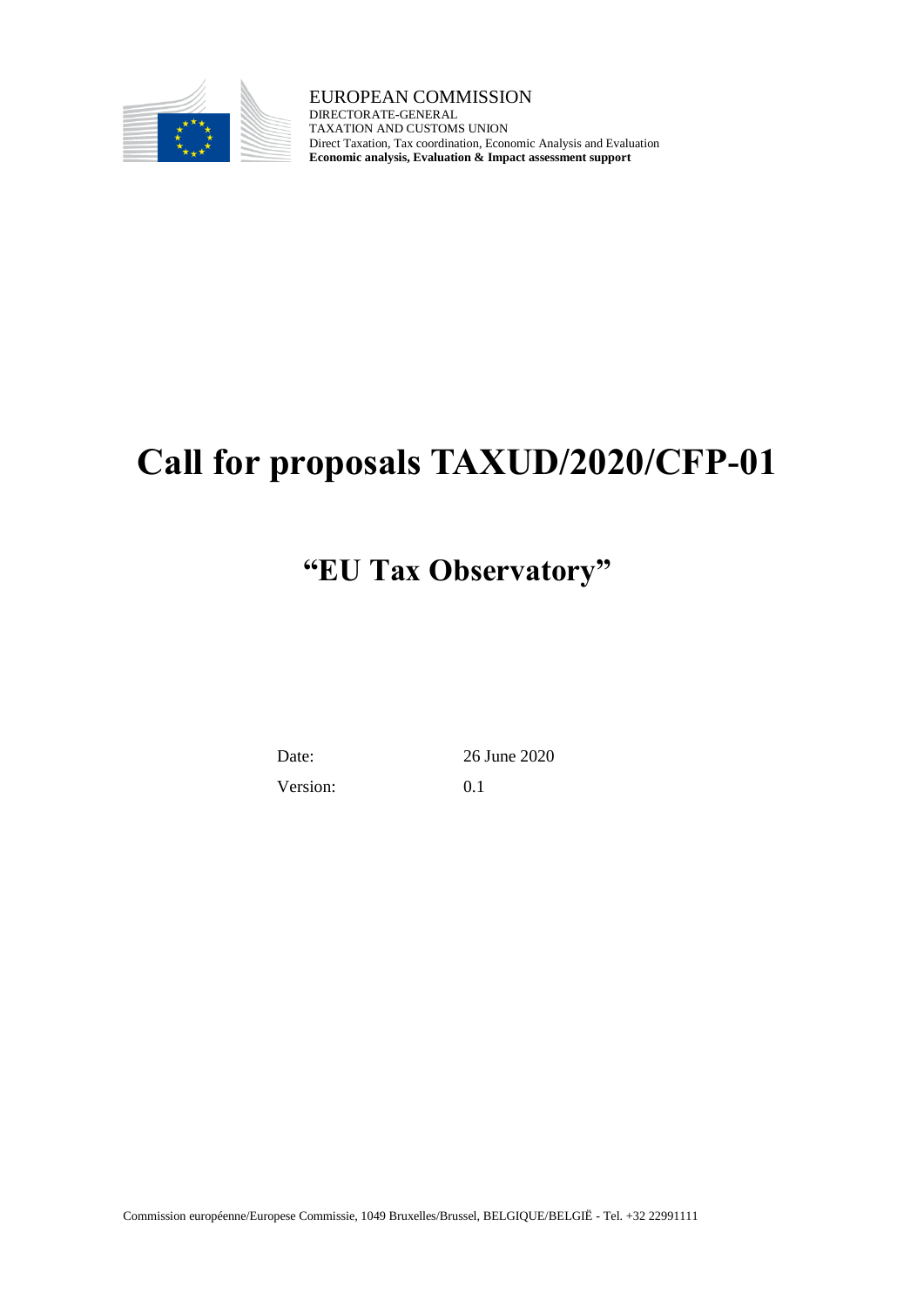# **Table of Contents**

| 1.    |        |  |
|-------|--------|--|
| 2.    |        |  |
| 2.1.  |        |  |
| 2.2.  |        |  |
|       | 2.2.1. |  |
|       | 2.2.2. |  |
| 2.3.  |        |  |
| 3.    |        |  |
| 4.    |        |  |
| 5.    |        |  |
| 6.    |        |  |
| 6.1.  |        |  |
|       | 6.1.1. |  |
|       | 6.1.2. |  |
|       | 6.1.3. |  |
| 6.2.  |        |  |
|       | 6.2.1. |  |
|       | 6.2.2. |  |
| 6.3.  |        |  |
| 7.    |        |  |
| 7.1.  |        |  |
| 7.2.  |        |  |
| 7.3.  |        |  |
| 7.4.  |        |  |
| 8.    |        |  |
| 8.1.  |        |  |
| 8.2.  |        |  |
| 9.    |        |  |
| 10.   |        |  |
| 11.   |        |  |
| 11.1. |        |  |
| 11.2. |        |  |
| 11.3. |        |  |
| 11.4. |        |  |
| 11.5. |        |  |
| 11.6. |        |  |
| 11.7. |        |  |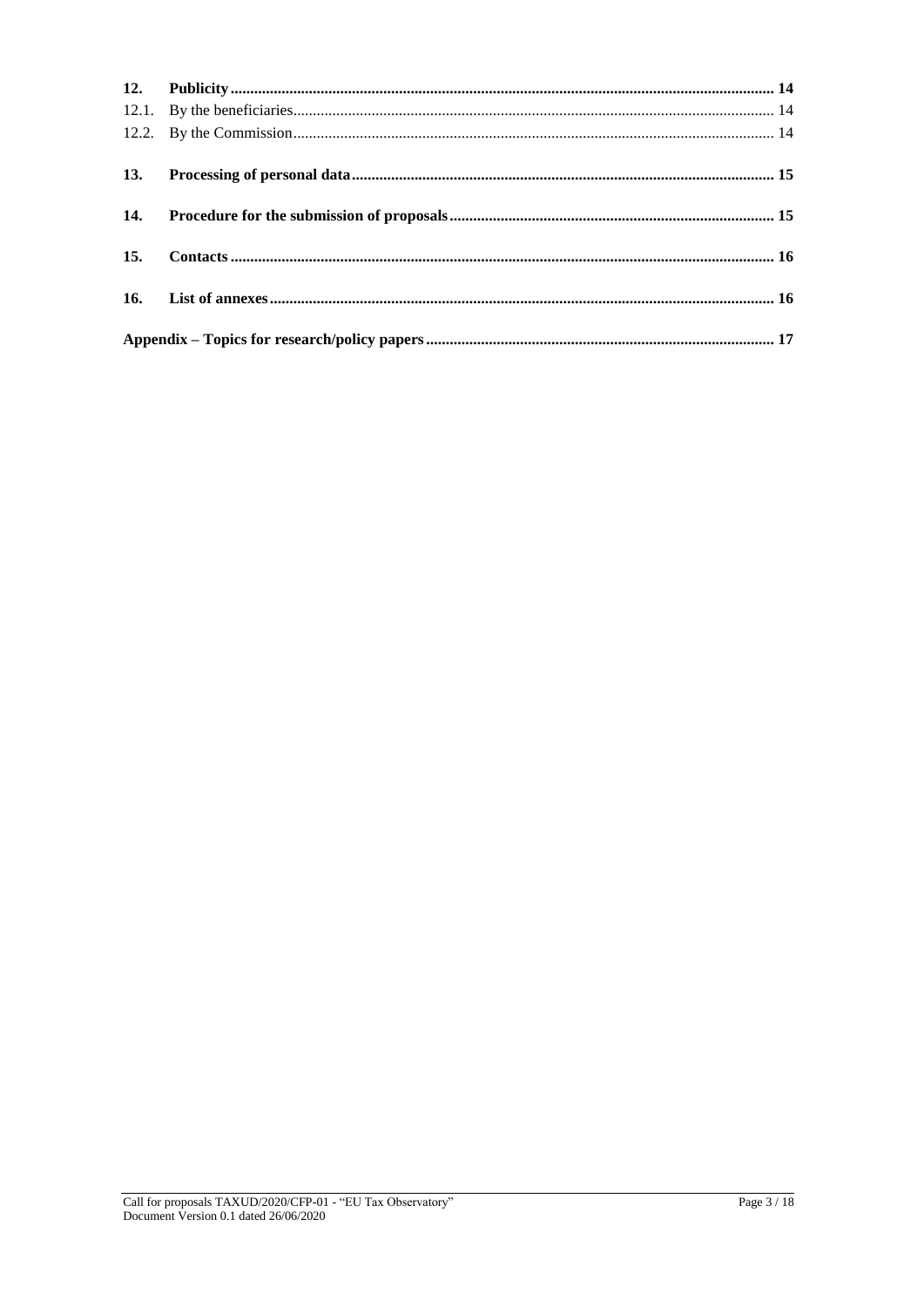#### **Notice**

This text is available in English, French and German. The English version is the original.

Applicants are invited to read the present document in conjunction with the Guide for Applicants and the model Grant Agreement(s) published with this call as well as the financial rules applicable to the general budget of the Union (the 'Financial Regulation')<sup>1</sup>: [https://ec.europa.eu/budget/library/biblio/publications/2018/financialregulation\\_en.pdf.](https://ec.europa.eu/budget/library/biblio/publications/2018/financialregulation_en.pdf)

## <span id="page-3-0"></span>**1. INTRODUCTION – BACKGROUND**

This call for proposals is published following the adoption of the Commission Decision on the financing of the preparatory action *EU Tax Observatory – Capacity building to support Union policy making in the area of taxation* and the adoption of the annual work programme for 2020 of 16 June 2020<sup>2</sup>.

The profusion of money laundering, tax evasion and avoidance revelations over the last few years has shaken the confidence of European citizens, businesses and trade unions in the robustness and fairness of European Union (EU) rules to combat tax fraud, tax evasion and aggressive tax planning. When 3 out of 4 citizens expect the European Union to do more on taxation, it is essential to ensure that public interests and interests of all stakeholders are taken into account in designing initiatives aiming at strengthening European rules against tax evasion and tax avoidance. In this context, the preparatory action aims to create a specialised and independent observatory on EU tax matters.

# <span id="page-3-1"></span>**2. OBJECTIVES – ACTIVITIES – EXPECTED RESULTS**

# <span id="page-3-2"></span>**2.1. Objectives**

The general objective is to enhance the involvement of civil society in the advocacy, design and implementation of EU actions to combat tax evasion, tax avoidance and aggressive tax planning and to promote fair taxation.

The specific objectives are to:

- Set up the EU Tax Observatory;
- Perform and promote original, high-quality research in the area of tax evasion, tax avoidance and aggressive tax planning, with a focus on corporate income taxation;
- Create and disseminate a public repository of data and analysis on tax evasion, tax avoidance and aggressive tax planning, with a focus on corporate income taxation;
- Become an active voice in the EU and international debate on tax evasion, tax avoidance and aggressive tax planning.

# <span id="page-3-3"></span>**2.2. Activities**

l

## <span id="page-3-4"></span>**2.2.1. Description of the organisational structure**

The optimal set-up of the Observatory would be a team made up of tax professionals, lawyers, researchers, journalists and academics of diverse backgrounds and nationalities. The Observatory

<sup>1</sup> Regulation (EU, Euratom) 2018/1046 of the European Parliament and of the Council of 18 July 2018 on the financial rules applicable to the general budget of the Union

 $2$  Commission Decision C(2020)3899 of 16 June 2020

Call for proposals TAXUD/2020/CFP-01 - "EU Tax Observatory" Page 4 / 18 Document Version 0.1 dated 26/06/2020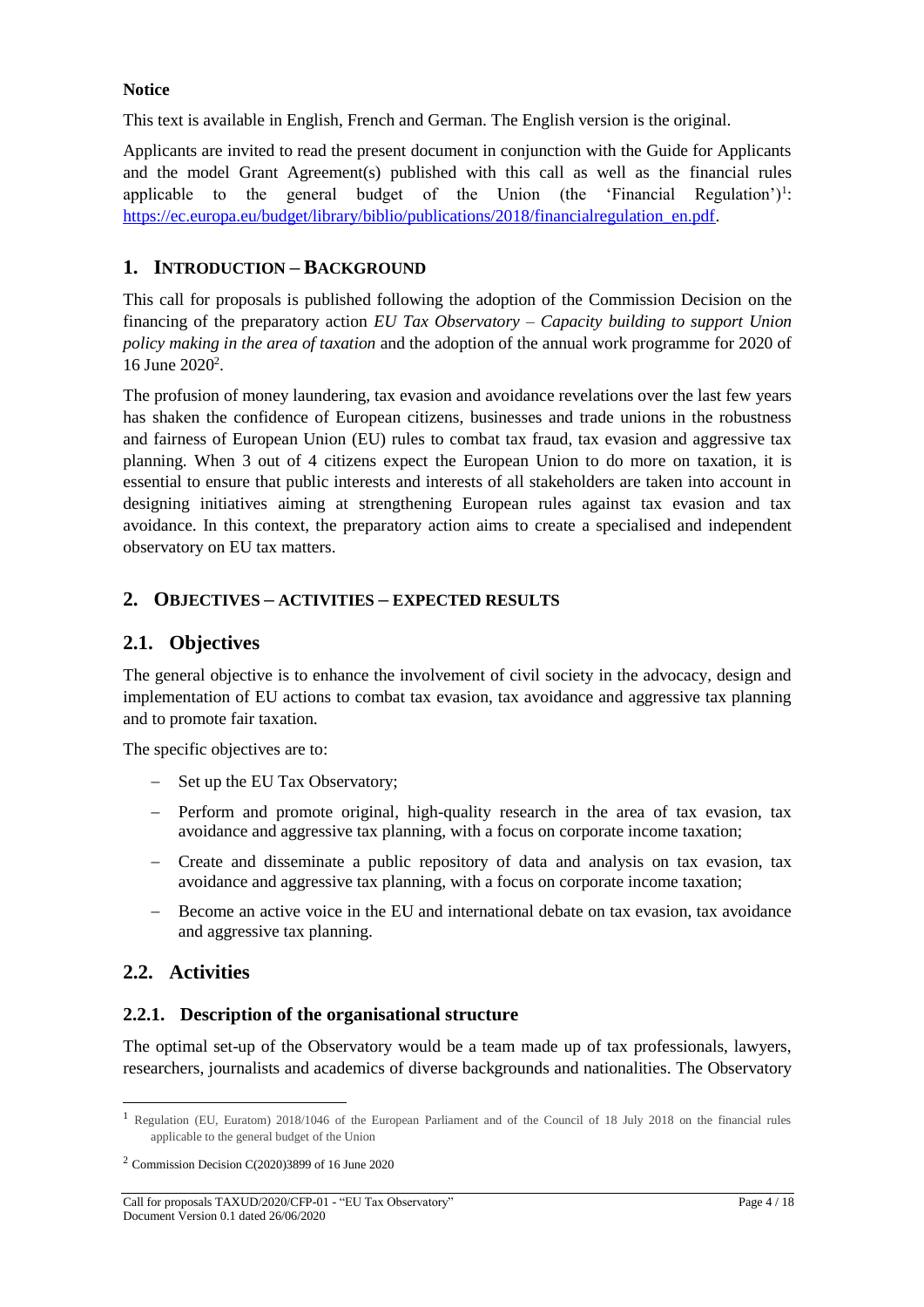should have a few permanent employees only and work with others on the various actions/matters conducted under the call. Therefore, it should have access to a wide network of people committed to the fight against tax avoidance or create one, if this does not exist.

Ideally, the Observatory should be made up of several different organisations out of which at least one is a non-governmental organisation. As the Observatory should be independent and non-partisan, it should bring together several organisations and economic operators to pursue joint work under the same umbrella/ organisation, thus ensuring that a wide range of competences and skills is brought together and various opinions are taken into consideration.

The Observatory should focus on corporate taxation. In its works in this field, the Observatory should be inclusive and bring together non-governmental organisations, academics, national and European policy makers, national experts, as well as businesses to exchange information, experience and best practices.

The Observatory must be transparent about its funding sources and its activities. Is should be innovative and make full use of digital opportunities for a wide dissemination of its actions and results.

The present call for proposals represents the first phase for the implementation of a preparatory action initiated by the European Parliament. A participatory action can last for up to three (3) consecutive years. It is possible that there will be one or two more calls for proposals following the successful implementation of the current call. **Applicants must present in their proposal what mechanisms and procedures they will set up in order to ensure the transferability of the results to another possible future winner.**

# <span id="page-4-0"></span>**2.2.2. Activities to be carried out**

The activities to be funded for the EU Tax Observatory cover the following tasks:

- produce evidence and recommendations related to fighting tax evasion, tax avoidance and aggressive tax planning;
- create a publicly-available repository of data and analysis on tax evasion, tax avoidance and aggressive tax planning in the EU and the effects of policy reform in these domains;
- disseminate available evidence in a user-friendly manner and inform the wider public of issues related to tax fairness, including anti-money laundering rules for business and individual taxpayers;
- provide policymakers with robust and diversified expertise;
- liaise with different international organisations and national administrations on issues related to EU tax and anti-money laundering policy making (i.e. anti-money laundering legislation is necessary to counter tax evasion).

# <span id="page-4-1"></span>**2.3. Expected results**

In order to cover the tasks presented in section 2.2.2 above, the Commission considers that applicants must produce, as a minimum, the following deliverables:

- minimum five research/policy papers on the topics mentioned in the appendix at the end of this document. Additional topics can also be suggested by the applicants;
- one website containing the public repository on tax evasion, tax avoidance and aggressive tax planning in the EU and the effects of policy reform in these domains;
- one digital brochure (maximum 10 pages) disseminating data from the public repository in a simple, visually attractive and easy to understand manner for the general public;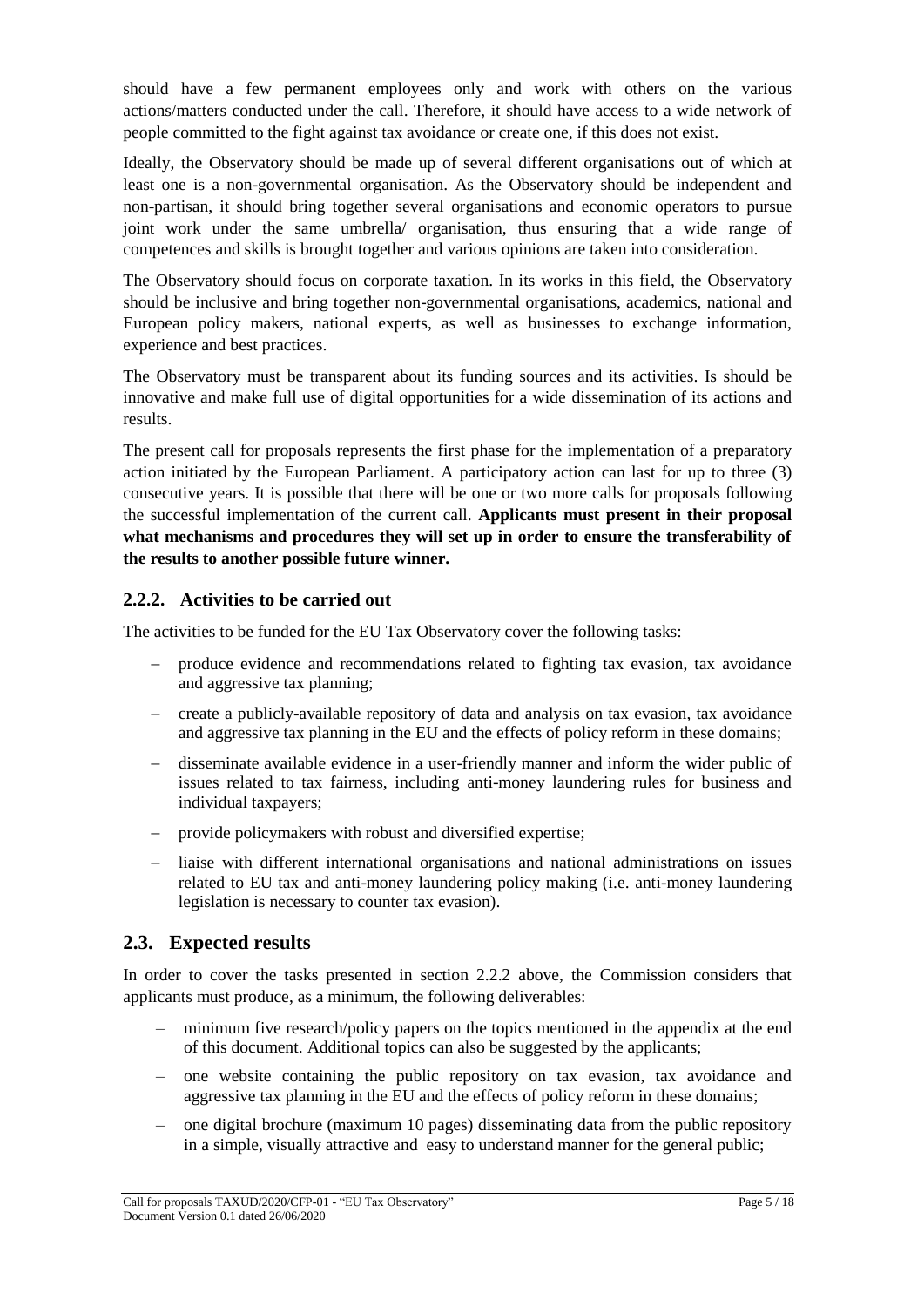- one high-level, 1 day, interactive public event with external stakeholders representing civil society, policy makers (both national and EU) and business organizations (around 150 to 300 participants). The event should be organised in Brussels;
- five small-scale interactive public events with external stakeholders (around 50 to 100 participants) where research is presented. They should be organised in different EU countries, in the local language and English;
- two thematic workshops involving experts, covering the measurement and mitigation of aggressive tax planning measures relevant to the EU.

# <span id="page-5-0"></span>**3. INDICATIVE TIMETABLE**

|     | <b>Steps</b>                         | Date and time or<br>indicative period |
|-----|--------------------------------------|---------------------------------------|
| (a) | Publication of the call              | 02/07/2020                            |
| (b) | Deadline for submitting applications | 02/10/2020                            |
| (c) | Evaluation period                    | 1 month                               |
| (d) | Information to applicants            | 09/11/2020                            |
| (e) | Signature of grant agreement         | 23/11/2020                            |

## <span id="page-5-1"></span>**4. BUDGET AVAILABLE AND CO-FINANCING RATE**

The total budget earmarked for the co-financing of projects under this call for proposals is estimated at EUR 1 200 000.

The Commission expects to fund one (1) proposal.

The Commission reserves the right not to distribute all the funds available.

Under this call for proposals, the Union grant may not exceed 95% of the total eligible costs of the action. The applicants must guarantee their co-financing of the remaining amount covered by the applicants' own resources or from sources other than the European Union budget.

# <span id="page-5-2"></span>**5. ADMISSIBILITY REQUIREMENTS**

In order to be admissible, applications must be:

- sent no later than the deadline for submitting applications referred to in section 3 above;
- submitted in writing (see section 14 of this document), using the mandatory application forms available at [https://ec.europa.eu/taxation\\_customs/calls-tenders-grants-calls](https://ec.europa.eu/taxation_customs/calls-tenders-grants-calls-expression-interest/TAXUD/2020/CFP-01-eu-tax-observatory_en)[expression-interest/TAXUD/2020/CFP-01-eu-tax-observatory\\_en](https://ec.europa.eu/taxation_customs/calls-tenders-grants-calls-expression-interest/TAXUD/2020/CFP-01-eu-tax-observatory_en) :
- drafted in one of the EU official languages. Applicants are encouraged to submit their project proposal in English in order to facilitate the treatment of the proposals and speed up the evaluation process. It should be noted, however, that proposals submitted in any of the official languages of the EU will be accepted. In this case, applications in languages other than English should be accompanied by an executive summary in English;
- include all necessary supporting documents listed in the Guide for Applicants which is available at [https://ec.europa.eu/taxation\\_customs/calls-tenders-grants-calls-expression](https://ec.europa.eu/taxation_customs/calls-tenders-grants-calls-expression-interest/TAXUD/2020/CFP-01-eu-tax-observatory_en)[interest/TAXUD/2020/CFP-01-eu-tax-observatory\\_en](https://ec.europa.eu/taxation_customs/calls-tenders-grants-calls-expression-interest/TAXUD/2020/CFP-01-eu-tax-observatory_en) ;

Failure to comply with those requirements will lead to rejection of the application.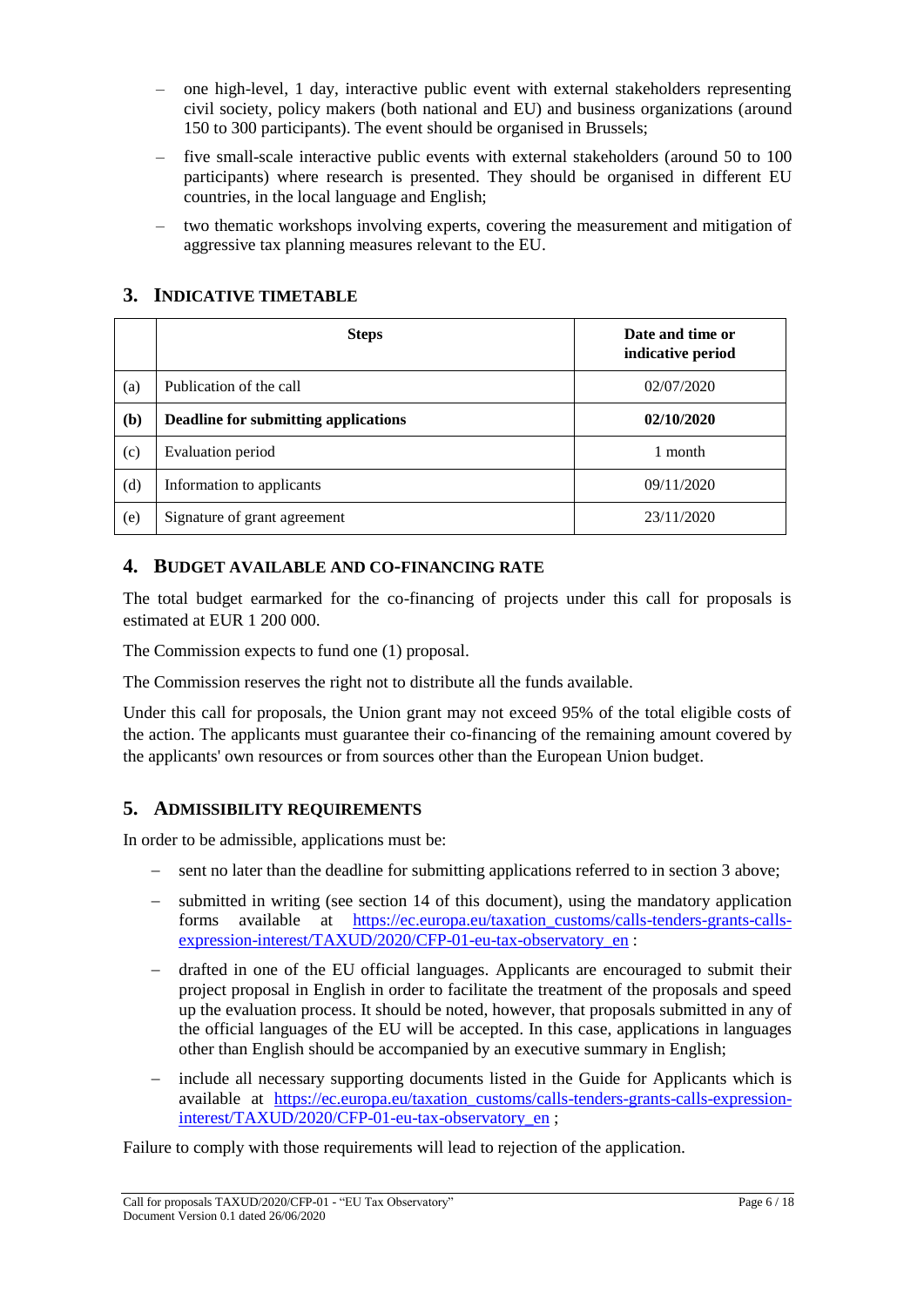## <span id="page-6-0"></span>**6. ELIGIBILITY CRITERIA**

# <span id="page-6-1"></span>**6.1. Eligible applicants**

## <span id="page-6-2"></span>**6.1.1. Eligibility of applicants**

Eligible lead and co-applicants shall comply with the following criteria:

- be legal entities properly established and registered in a Member State of the European Union with a profit or non-profit status;
- have their core activities in one or several of the following fields:
	- o research and analysis of public economics, public finance or taxation issues;
	- o raising public awareness on public economics, public finance or taxation issues;
	- o organisation, logistics and management of academic or public events;
	- o data analysis and data visualisation.

#### <span id="page-6-3"></span>**6.1.2. Eligibility of lead applicants**

In addition to the above-listed requirements, eligible lead applicants shall:

have experience with conducting research and analysis on public economics, public finance or taxation issues.

#### <span id="page-6-4"></span>**6.1.3. Affiliated entities**

Affiliated entities are eligible under this call for proposals. Please see section 2 of the Guide for Applicants for further guidance.

### <span id="page-6-5"></span>**6.2. Eligible applications**

Eligible applications shall comply with the following criteria:

- be submitted by a consortium composed of a minimum of two entities, including lead applicant and at least one co-applicant, being legally established in different Member States of the European Union.
- be submitted in compliance with the call for proposals and by the deadline mentioned in that call for proposals;
- do not exceed the maximum duration of 18 months.

## <span id="page-6-6"></span>**6.2.1. Types of entities**

Eligible applications may be submitted by any of the following types of applicants:

- non-profit organisation (private or public);
- profit making entities
- public authorities (national, regional, local);
- international organisations;
- universities;
- educational institutions;
- research centres.

Natural persons are not eligible under this call for proposals.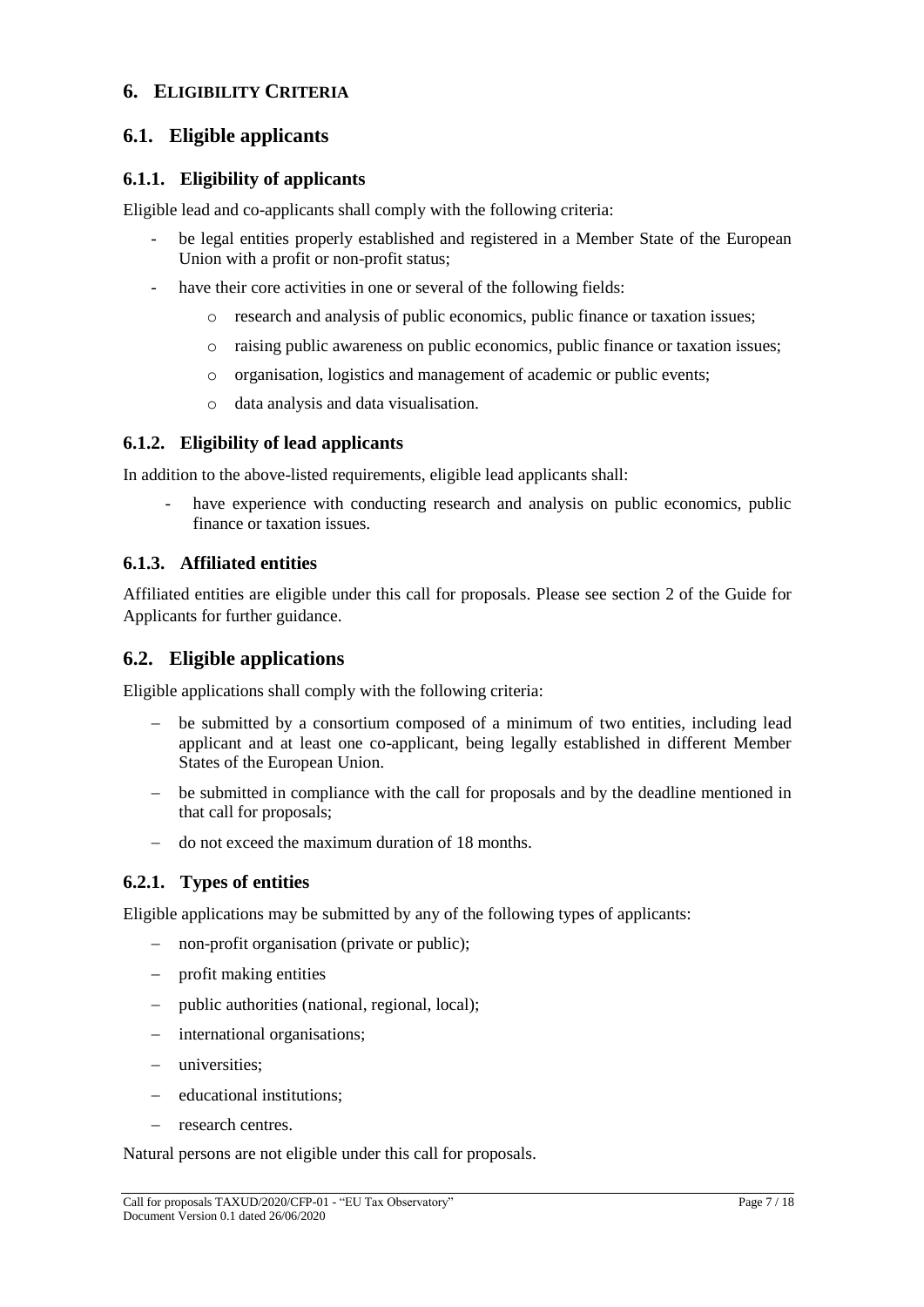# <span id="page-7-0"></span>**6.2.2. Country of establishment**

Only applications from legal entities established in the following countries are eligible:

Member States of the European Union.

For UK applicants: Please be aware that following the entry into force of the EU-UK Withdrawal Agreement<sup>3</sup> on 1 February 2020 and in particular Articles  $127(6)$ , 137 and 138, the references to natural or legal persons residing or established in a Member State of the European Union are to be understood as including natural or legal persons residing or established in the United Kingdom. UK residents and entities are therefore eligible to participate under this call.

## <span id="page-7-1"></span>**6.3. Eligible activities**

The following types of activities are eligible under this call for proposals:

- **Research activities**: produce evidence and recommendations related to fighting tax evasion, tax avoidance and aggressive tax planning; provide policymakers with robust and diversified expertise;
- **Data repository**: creation of a publicly-available repository of data and analysis on tax evasion, tax avoidance and aggressive tax planning in the EU and the effects of policy reform in these domains;
- **Awareness and dissemination actions**: dissemination of available evidence in a userfriendly manner; inform the wider public of issues related to tax fairness, including related issues like anti-money laundering rules for business and individual taxpayers.
- **Actions aiming at the creation and improvement of networks & exchanges of good practices:** liaise with different international organisations and national administrations on issues related to EU tax and anti-money laundering policy making (i.e. anti-money laundering legislation is necessary to counter tax evasion);
- **Conference, seminars and outreach activities:** organisation of public events on tax evasion, tax avoidance and aggressive tax planning in the EU.

#### **Supporting documents**

In order to assess the eligibility applicants and applications, a number of supporting documents are requested. The list of mandatory documents is available in the Guide for Applicants (part  $B$ sections 2, 3 and 4).

# <span id="page-7-2"></span>**7. EXCLUSION CRITERIA**

## <span id="page-7-3"></span>**7.1. Exclusion**

l

The authorising officer shall exclude an applicant from participating in call for proposals procedures where:

- (a) the applicant is bankrupt, subject to insolvency or winding-up procedures, its assets are being administered by a liquidator or by a court, it is in an arrangement with creditors, its business activities are suspended, or it is in any analogous situation arising from a similar procedure provided for under EU or national laws or regulations;
- (b) it has been established by a final judgment or a final administrative decision that the applicant is in breach of its obligations relating to the payment of taxes or social security contributions in accordance with the applicable law;

<sup>&</sup>lt;sup>3</sup> Agreement on the withdrawal of the United Kingdom of Great Britain and Northern Ireland from the European Union and the European Atomic Energy Community

Call for proposals TAXUD/2020/CFP-01 - "EU Tax Observatory" Page 8 / 18 Document Version 0.1 dated 26/06/2020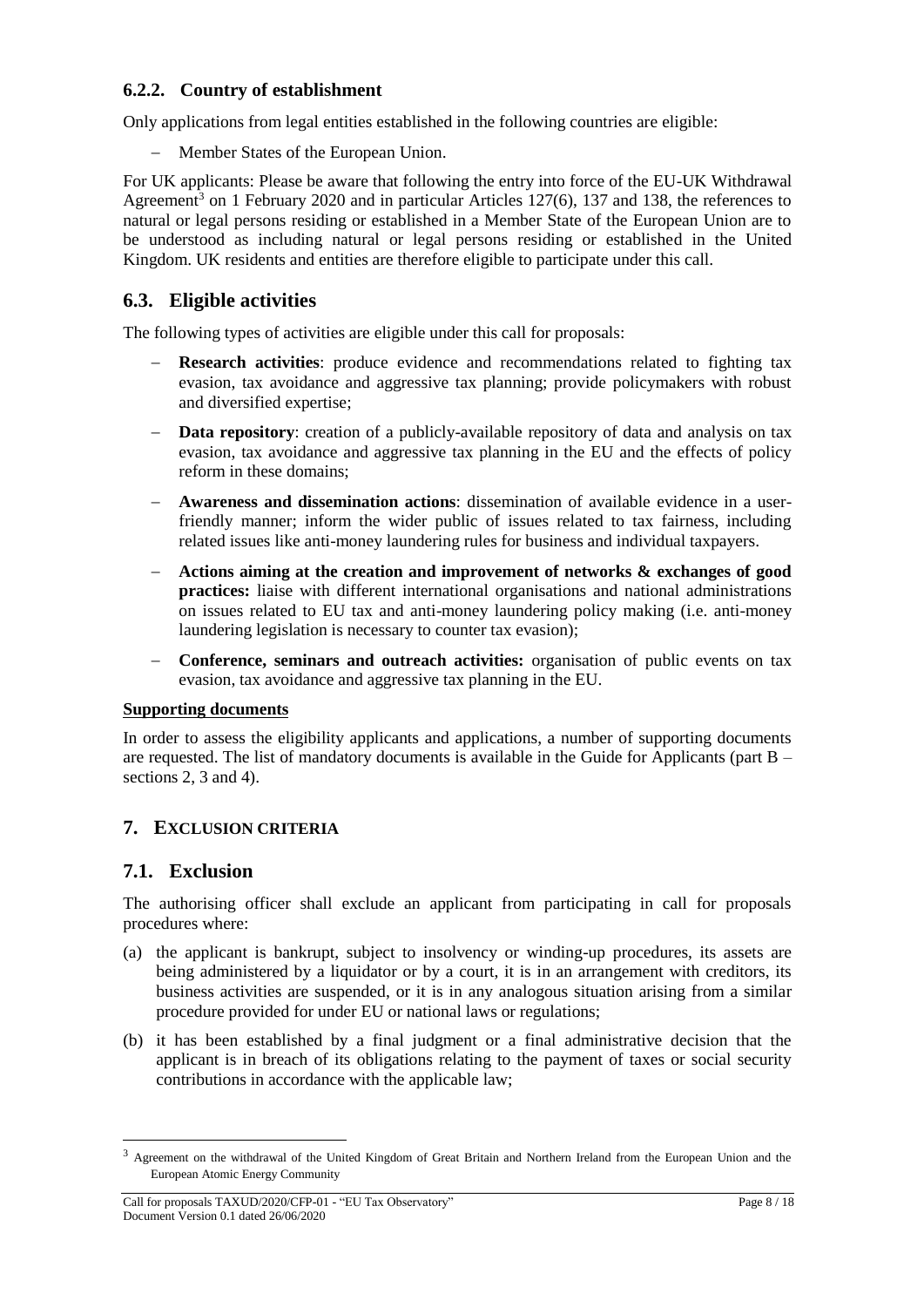- (c) it has been established by a final judgment or a final administrative decision that the applicant is guilty of grave professional misconduct by having violated applicable laws or regulations or ethical standards of the profession to which the applicant belongs, or by having engaged in any wrongful intent or gross negligence, including, in particular, any of the following:
	- (i) fraudulently or negligently misrepresenting information required for the verification of the absence of grounds for exclusion or the fulfilment of eligibility or selection criteria or in the performance of a contract, a grant agreement or a grant decision;
	- (ii) entering into agreement with other applicants with the aim of distorting competition;
	- (iii) violating intellectual property rights;
	- (iv) attempting to influence the decision-making process of the Commission during the award procedure;
	- (v) attempting to obtain confidential information that may confer upon it undue advantages in the award procedure;
- (d) it has been established by a final judgment that the applicant is guilty of any of the following:
	- (i) fraud, within the meaning of Article 3 of Directive (EU) 2017/1371 of the European Parliament and of the Council and Article 1 of the Convention on the protection of the European Communities' financial interests, drawn up by the Council Act of 26 July 1995;
	- (ii) corruption, as defined in Article  $4(2)$  of Directive (EU) 2017/1371 or Article 3 of the Convention on the fight against corruption involving officials of the European Communities or officials of Member States of the European Union, drawn up by the Council Act of 26 May 1997, or conduct referred to in Article 2(1) of Council Framework Decision 2003/568/JHA, or corruption as defined in the applicable law;
	- (iii) conduct related to a criminal organisation, as referred to in Article 2 of Council Framework Decision 2008/841/JHA;
	- (iv) money laundering or terrorist financing within the meaning of Article 1(3), (4) and (5) of Directive (EU) 2015/849 of the European Parliament and of the Council;
	- (v) terrorist offences or offences linked to terrorist activities, as defined in Articles 1 and 3 of Council Framework Decision 2002/475/JHA, respectively, or inciting, aiding, abetting or attempting to commit such offences, as referred to in Article 4 of that Decision;
	- (vi) child labour or other offences concerning trafficking in human beings as referred to in Article 2 of Directive 2011/36/EU of the European Parliament and of the Council;
- (e) the applicant has shown significant deficiencies in complying with main obligations in the performance of a contract, a grant agreement or a grant decision financed by the Union's budget, which has led to its early termination or to the application of liquidated damages or other contractual penalties, or which has been discovered following checks, audits or investigations by an authorising officer, OLAF or the Court of Auditors;
- (f) it has been established by a final judgment or final administrative decision that the applicant has committed an irregularity within the meaning of Article 1(2) of Council Regulation (EC, Euratom) No 2988/95;
- (g) it has been established by a final judgement or final administrative decision that the applicant has created an entity in a different jurisdiction with the intent to circumvent fiscal, social or any other legal obligations of mandatory application in the jurisdiction of its registered office, central administration or principal place of business;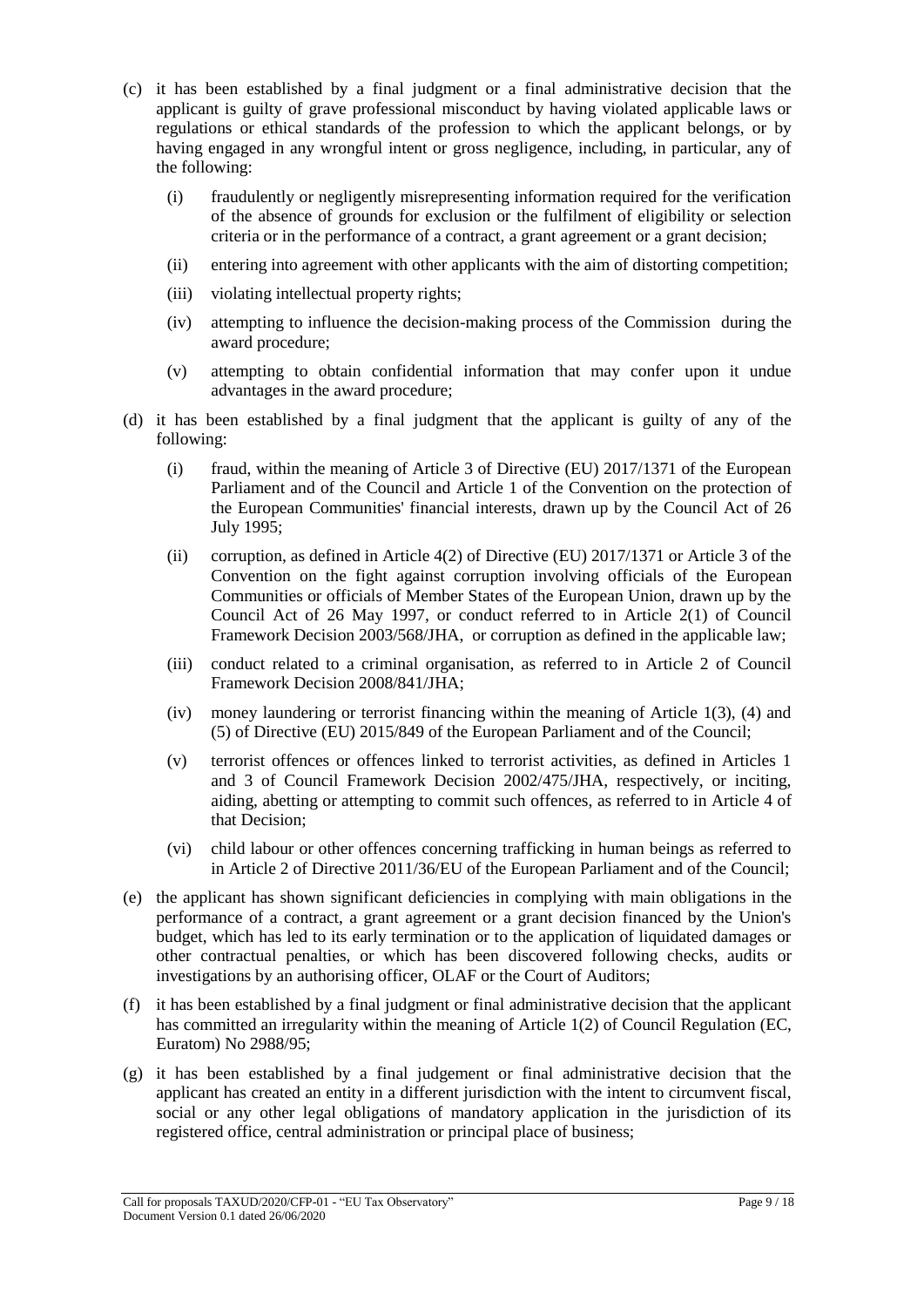- (h) it has been established by a final judgement or final administrative decision that an entity has been created with the intent referred to in point (g);
- (i) for the situations referred to in points  $(c)$  to  $(h)$  above, the applicant is subject to:
	- (i) facts established in the context of audits or investigations carried out by European Public Prosecutor's Office after its establishment, the Court of Auditors, the European Anti-Fraud Office or the internal auditor, or any other check, audit or control performed under the responsibility of an authorising officer of an EU institution, of a European office or of an EU agency or body;
	- (ii) non-final judgments or non-final administrative decisions which may include disciplinary measures taken by the competent supervisory body responsible for the verification of the application of standards of professional ethics;
	- (iii) facts referred to in decisions of persons or entities being entrusted with EU budget implementation tasks;
	- (iv) information transmitted by Member States implementing Union funds;
	- (v) decisions of the Commission relating to the infringement of Union competition law or of a national competent authority relating to the infringement of Union or national competition law; or
	- (vi) decisions of exclusion by an authorising officer of an EU institution, of a European office or of an EU agency or body.

# <span id="page-9-0"></span>**7.2. Remedial measures**

If an applicant declares one of the situations of exclusion listed above (see section 7.4), it must indicate the measures it has taken to remedy the exclusion situation, thus demonstrating its reliability. This may include e.g. technical, organisational and personnel measures to correct the conduct and prevent further occurrence, compensation of damage or payment of fines or of any taxes or social security contributions. The relevant documentary evidence, which illustrates the remedial measures taken, must be provided in annex to the declaration. This does not apply for situations referred in point (d) of section 7.1.

# <span id="page-9-1"></span>**7.3. Rejection from the call for proposals**

The authorising officer shall not award a grant to an applicant who:

- (a) is in an exclusion situation established in accordance with section 7.1; or
- (b) has misrepresented the information required as a condition for participating in the procedure or has failed to supply that information; or
- (c) was previously involved in the preparation of documents used in the award procedure where this entails a breach of the principle of equal treatment, including distortion of competition, that cannot be remedied otherwise.

The same exclusion criteria apply to affiliated entities.

Administrative sanctions (exclusion) may be imposed on applicants or affiliated entities, where applicable, if any of the declarations or information provided as a condition for participating in this procedure prove to be false.

# <span id="page-9-2"></span>**7.4. Supporting documents**

Applicants and affiliated entities must provide a declaration on their honour certifying that they are not in one of the situations referred to in Articles 136(1) and 141 of the Financial Regulation, by filling in the relevant form attached to the application form accompanying the call for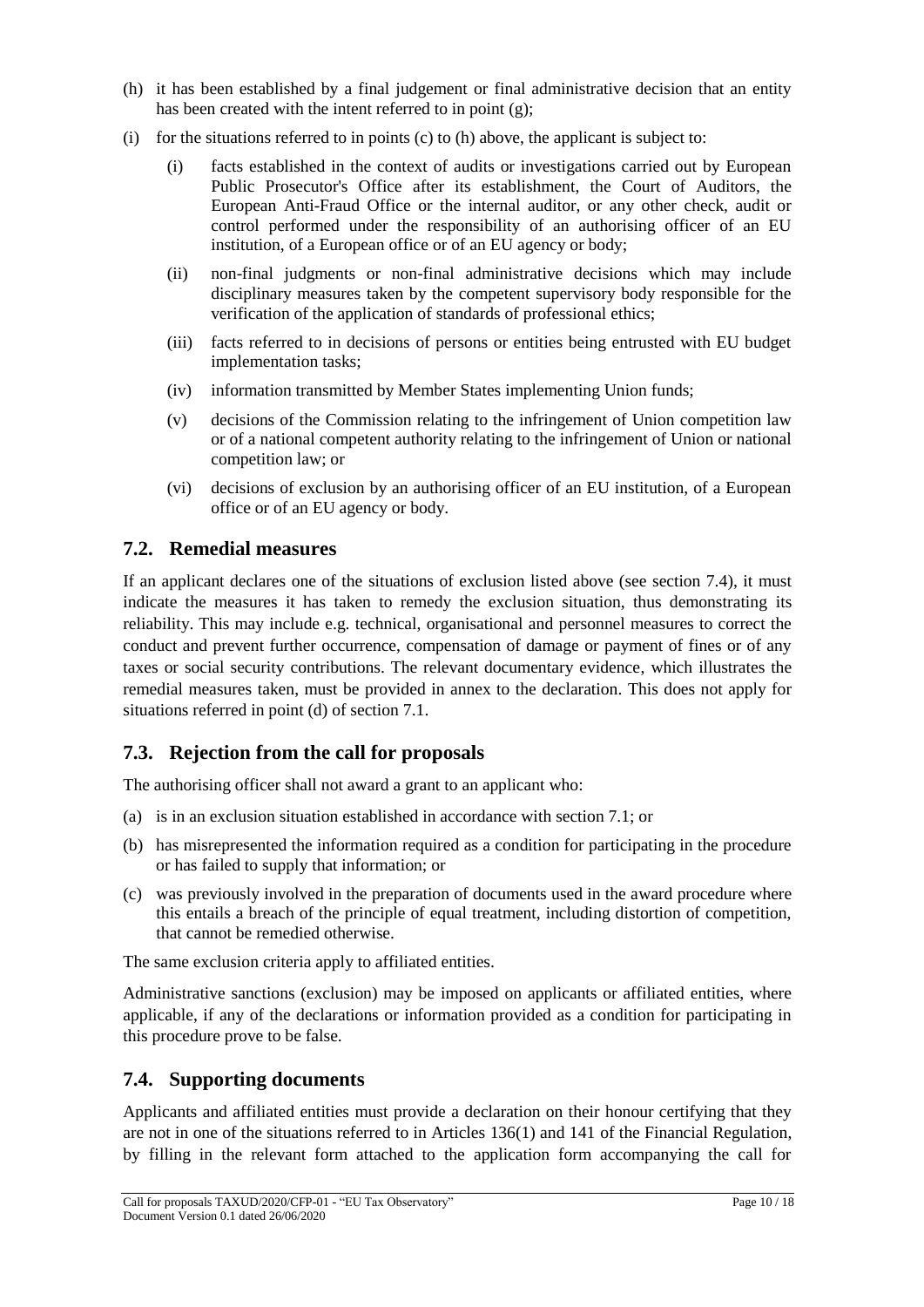proposals and available at [https://ec.europa.eu/taxation\\_customs/calls-tenders-grants-calls](https://ec.europa.eu/taxation_customs/calls-tenders-grants-calls-expression-interest/TAXUD/2020/CFP-01-eu-tax-observatory_en)[expression-interest/TAXUD/2020/CFP-01-eu-tax-observatory\\_en](https://ec.europa.eu/taxation_customs/calls-tenders-grants-calls-expression-interest/TAXUD/2020/CFP-01-eu-tax-observatory_en) .

This obligation may be fulfilled in one of the following ways:

- (i) the coordinator of a consortium signs a declaration on behalf of all applicants and their affiliated entities; OR
- (ii) each applicant in the consortium signs a declaration in its name and on behalf of its affiliated entities; OR
- (iii) each applicant in the consortium and the affiliated entities each sign a separate declaration in their own name.

# <span id="page-10-0"></span>**8. SELECTION CRITERIA**

## <span id="page-10-1"></span>**8.1. Financial capacity**

Applicants must have stable and sufficient sources of funding to maintain their activity throughout the duration of the grant and to participate in its funding. The applicants' financial capacity will be assessed on the basis of the supporting documents listed in the Guide for Applicants (part B, section 6.1).

On the basis of the documents submitted, if the Commission considers that financial capacity is weak, s/he may:

- request further information;
- decide not to give pre-financing;
- decide to give pre-financing paid in instalments;
- decide to give pre-financing covered by a bank guarantee (see section 11.4 below);
- where applicable, require the joint and several financial liability of all the co**beneficiaries**

If the financial capacity is considered insufficient, the respective application will be rejected.

## <span id="page-10-2"></span>**8.2. Operational capacity**

Applicants must have the professional competencies as well as appropriate qualifications necessary to complete the proposed action. In this respect, applicants have to submit a declaration on their honour, and the supporting documents listed in the Guide for Applicants (part B, section 6.1).

## <span id="page-10-3"></span>**9. AWARD CRITERIA**

Eligible applications will be assessed on the basis of the following criteria:

1) **Relevance of the proposal to the call, including proposed measures ensuring objectivity and independence and handling of conflicts of interest** (maximum score: 35 points)

This criterion assesses in particular:

- the extent to which the action meets the objectives of the call for proposals;
- the degree of involvement of relevant applicant organisations in the analysis and eventual implementation of the preparatory action;
- the level to which the proposed activities of the Observatory will contribute with outreach towards relevant stakeholders;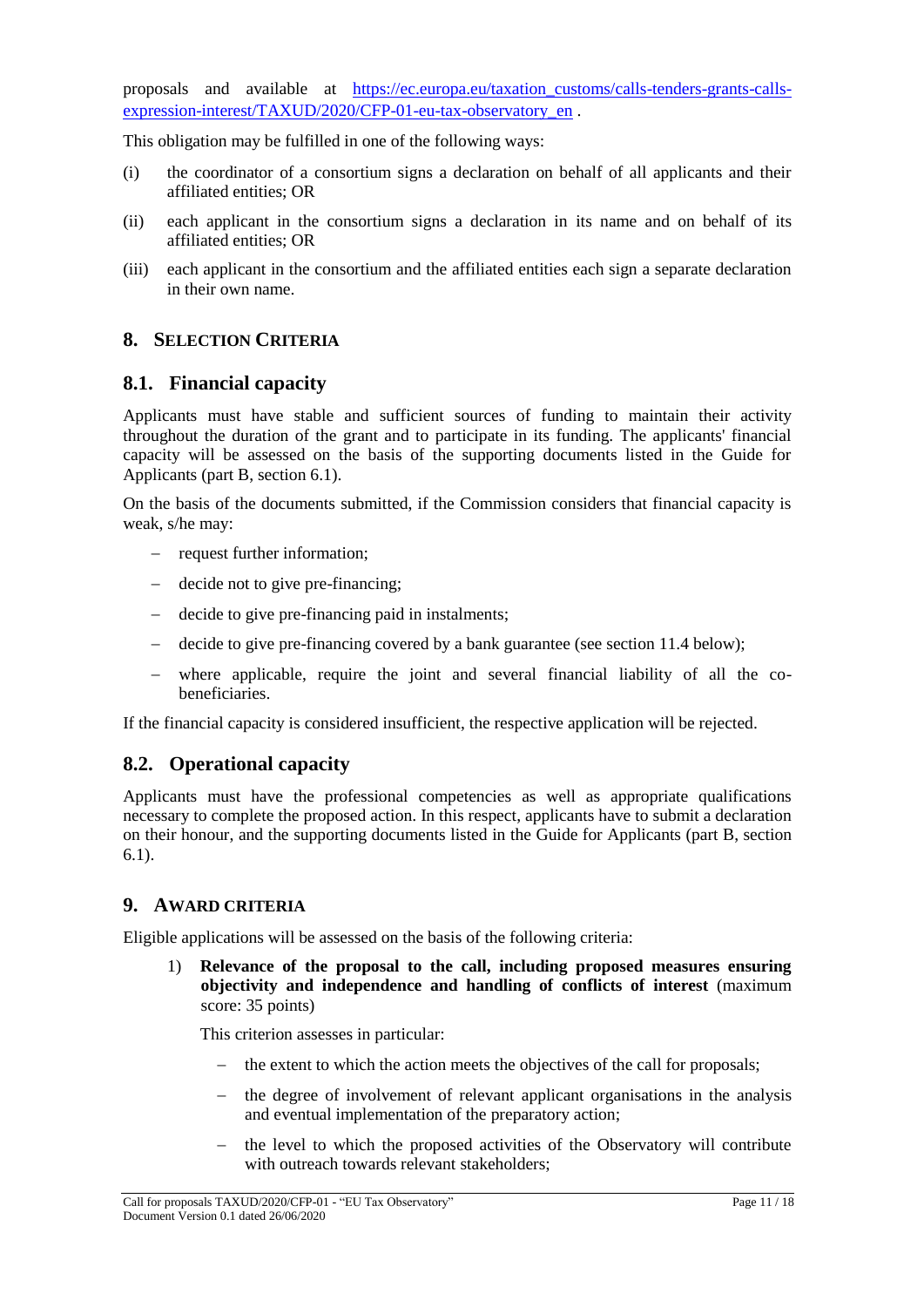- the degree to which the proposed activities ensure a high level of independence and objectivity of the Observatory;
- the measures proposed to avoid conflict of interest and how to address it, in case this occurs.
- 2) **Quality of the proposed implementation methodology** (maximum score: 15 points)

This criterion assesses in particular:

- the approaches, methods, techniques and tools presented in the proposal, their adequacy and relevance for the services required according to the call for proposals;
- $\theta$  the clarity and consistency of the proposed activities;
- $\theta$  the adequacy of the team structure, team sizing per key area of expertise, the allocation of roles and responsibilities of the proposed team, work organisation and coordination within the team.
- 3) **Expected impact of the action** (maximum score: 15 points)

This criterion assesses in particular:

- the added value, geographical coverage, transnational dimension and expected impact of the project at EU level.
- 4) **Visibility of the action** (maximum score 10 points)

This criterion assesses in particular:

- the quality and potential multiplier effect of the outreach activities towards target groups. The appropriateness of the activities and the dissemination of its final results;
- the definition of Key Performance Indicators (KPIs) to measure the visibility of the different activities;
- the added value in terms of transparency, accessibility, sharing information and knowledge in the areas related with the goals of this action.
- 5) **Cost-effectiveness of the action** (maximum score: 10 points)

This criterion assesses in particular:

- clarity and consistency of the estimated budget description and justification of costs;
- $\epsilon$  the degree to which the amount of the requested grant is proportional to the scale and scope of the project;
- choice and adequacy of planned financial and human resources.
- 6) **EU added-value of the action** (maximum score: 15 points)

This criterion assesses in particular:

 $h$  how the action will help to position the EU in relation to the general objective of this action.

Each criterion is given a different score at the evaluation stage; the maximum score per criterion is mentioned above, next to each criterion.

A minimum quality threshold (50 % of the maximum possible score for each of the criteria) shall be applied for each of the award criteria.

In addition, a minimum quality threshold of 60 % of the maximum possible score will be applied for the overall qualitative evaluation.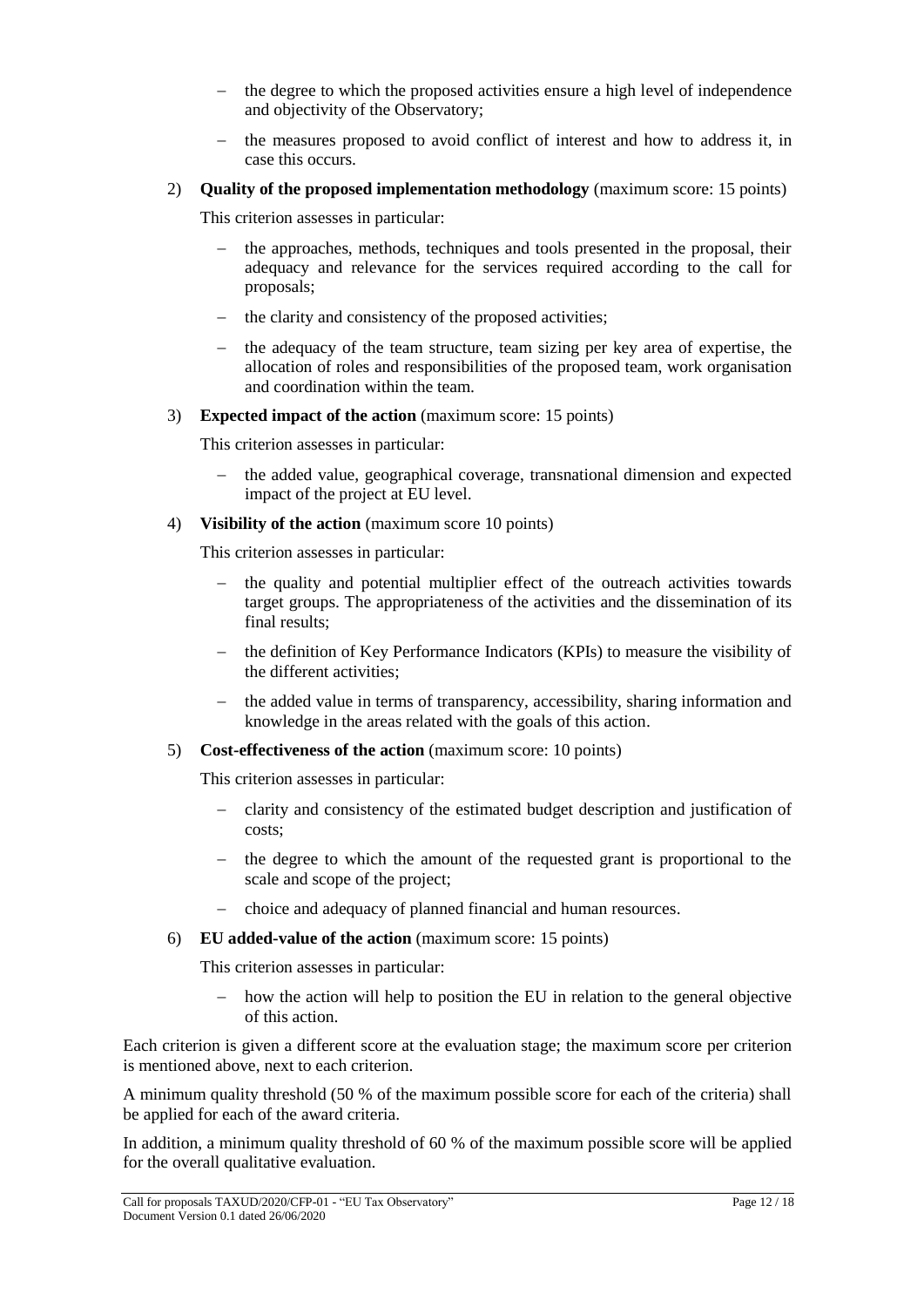Applications failing to reach any of these minimum thresholds shall be rejected.

All applications reaching the minimum quality thresholds will be ranked in order of their merit. The best-ranking application will be awarded a grant.

# <span id="page-12-0"></span>**10. LEGAL COMMITMENTS**

In the event of a grant awarded by the Commission, a grant agreement, drawn up in euro and detailing the conditions and level of funding, will be sent to the lead applicant, as well as the information on the procedure to formalise the agreement of the parties. A model of this grant agreement is available at [https://ec.europa.eu/taxation\\_customs/calls-tenders-grants-calls](https://ec.europa.eu/taxation_customs/calls-tenders-grants-calls-expression-interest/TAXUD/2020/CFP-01-eu-tax-observatory_en)[expression-interest/TAXUD/2020/CFP-01-eu-tax-observatory\\_en](https://ec.europa.eu/taxation_customs/calls-tenders-grants-calls-expression-interest/TAXUD/2020/CFP-01-eu-tax-observatory_en).

Two copies of the original agreement must be signed first by the coordinator on behalf of the consortium and returned to the Commission immediately. The Commission will sign it last.<sup>4</sup>

# <span id="page-12-1"></span>**11. FINANCIAL PROVISIONS**

# <span id="page-12-2"></span>**11.1. Form of the grant – reimbursement of cost actually incurred**

The grant will be defined by applying a maximum co-financing rate of 95 % to the eligible costs actually incurred and declared by the beneficiaries and their affiliated entities

# <span id="page-12-3"></span>**11.2. Eligible costs**

Please refer to section 4 of the Guide for Applicants (part A) for detailed information on eligible direct and indirect costs.

# <span id="page-12-4"></span>**11.3. Ineligible costs**

Please refer to section 4 of the Guide for Applicants (part A) for detailed information on ineligible costs.

# <span id="page-12-5"></span>**11.4. Balanced budget**

The estimated budget of the action must be attached to the application form. It must have revenue and expenditure in balance.

The budget must be drawn up in euros, using the forms available at [https://ec.europa.eu/taxation\\_customs/calls-tenders-grants-calls-expression](https://ec.europa.eu/taxation_customs/calls-tenders-grants-calls-expression-interest/TAXUD/2020/CFP-01-eu-tax-observatory_en)[interest/TAXUD/2020/CFP-01-eu-tax-observatory\\_en.](https://ec.europa.eu/taxation_customs/calls-tenders-grants-calls-expression-interest/TAXUD/2020/CFP-01-eu-tax-observatory_en)

Applicants for whom costs will not be incurred in euros should use the exchange rate published on the Inforeuro website available at:

[http://ec.europa.eu/budget/contracts\\_grants/info\\_contracts/inforeuro/inforeuro\\_en.cfm](http://ec.europa.eu/budget/contracts_grants/info_contracts/inforeuro/inforeuro_en.cfm)

The applicant must ensure that the resources which are necessary to carry out the action are not entirely financed by the EU grant.

Co-financing of the action may take the form of:

- the beneficiary's own resources,
- income generated by the action or work programme,
- financial contributions from third parties.

l

Call for proposals TAXUD/2020/CFP-01 - "EU Tax Observatory" Page 13 / 18 Document Version 0.1 dated 26/06/2020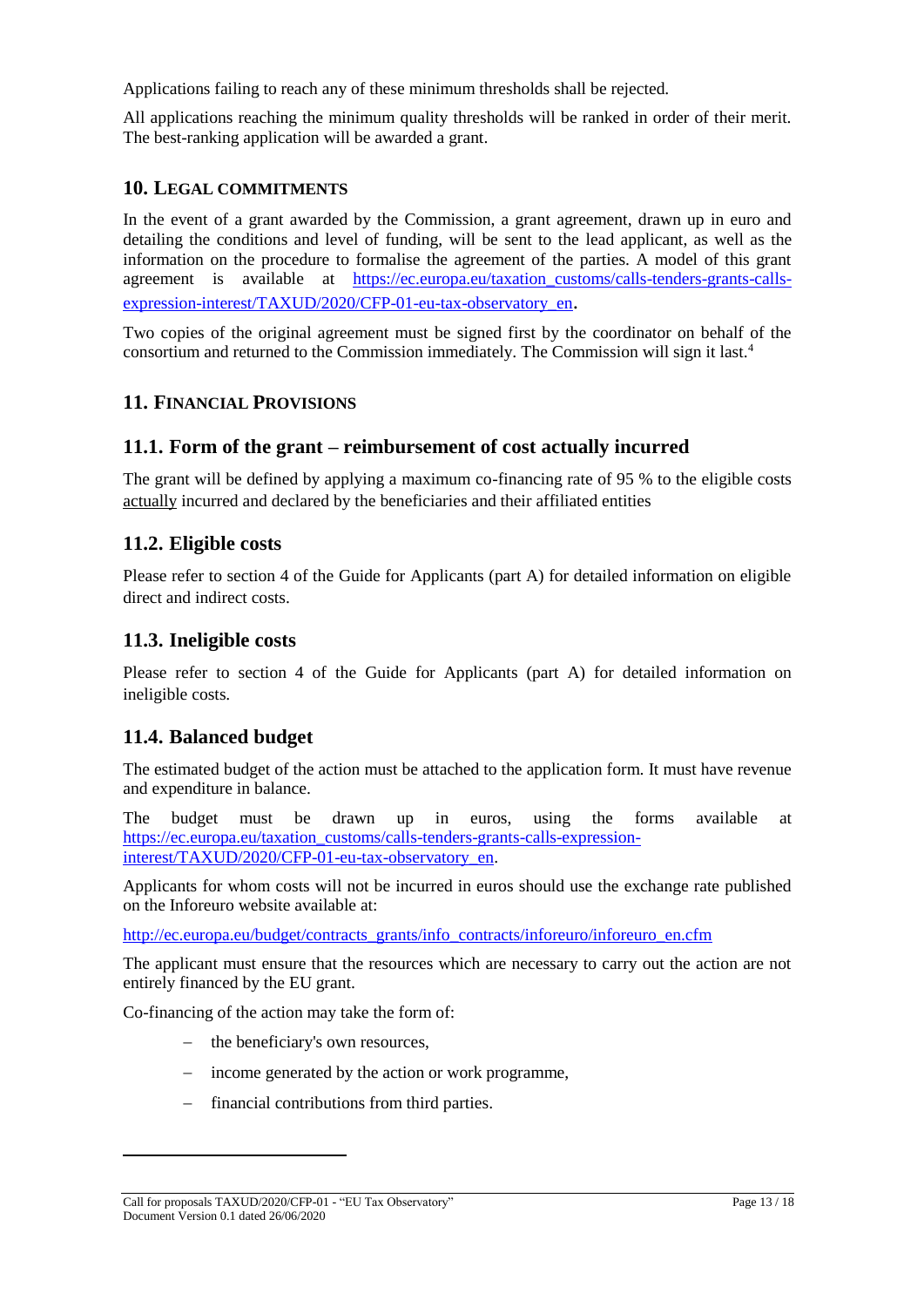# <span id="page-13-0"></span>**11.5. Calculation of the final grant amount**

The final amount of the grant is calculated by the Commission at the time of the payment of the balance. The calculation method is explained in detail in section 5 of the Guide for Applicants (part A).

## <span id="page-13-1"></span>**11.6. Reporting, payment arrangements and guarantees**

The reporting and payment arrangements as well as the applicable percentages for pre-financing payments are detailed in section 7 of the Guide for Applicants (part A).

In case of a weak financial capacity, guarantees may be applied. Please refer to section 8 of the Guide for Applicants (part A) for detailed information.

# <span id="page-13-2"></span>**11.7. Other financial conditions – financial support to third parties**

The applications may not envisage provision of financial support to third parties

# <span id="page-13-3"></span>**12. PUBLICITY**

# <span id="page-13-4"></span>**12.1. By the beneficiaries**

Beneficiaries must clearly acknowledge the EU's contribution in all publications or in conjunction with activities for which the grant is used.

In this respect, beneficiaries are required to give prominence to the name and emblem of the European Commission on all their publications, posters, programmes and other products realised under the co-financed project.

If this requirement is not fully complied with, the beneficiary's grant may be reduced in accordance with the provisions of the grant agreement.

# <span id="page-13-5"></span>**12.2. By the Commission**

With the exception of scholarships paid to natural persons and other direct support paid to natural persons in most need, all information relating to grants awarded in the course of a financial year shall be published on an internet site of the European Union institutions no later than the 30 June of the year following the financial year in which the grants were awarded.

The Commission will publish the following information:

- name of the beneficiary;
- address of the beneficiary when the latter is a legal person, region when the beneficiary is a natural person, as defined on NUTS 2 level<sup>5</sup> if he/she is domiciled within the EU or equivalent if domiciled outside the EU;
- subject of the grant;
- amount awarded.

 $\overline{a}$ 

Upon a reasoned and duly substantiated request by the beneficiary, the publication shall be waived if such disclosure risks threatening the rights and freedoms of individuals concerned as protected by the Charter of Fundamental Rights of the European Union or harm the commercial interests of the beneficiaries.

<sup>5</sup> Commission Regulation (EC) No 105/2007 of 1 February 2007 amending the annexes to Regulation (EC) No 1059/2003 of the European Parliament and of the Council on the establishment of a common classification of territorial units for statistics (NUTS), OJ L39, 10.2.2007, p.1.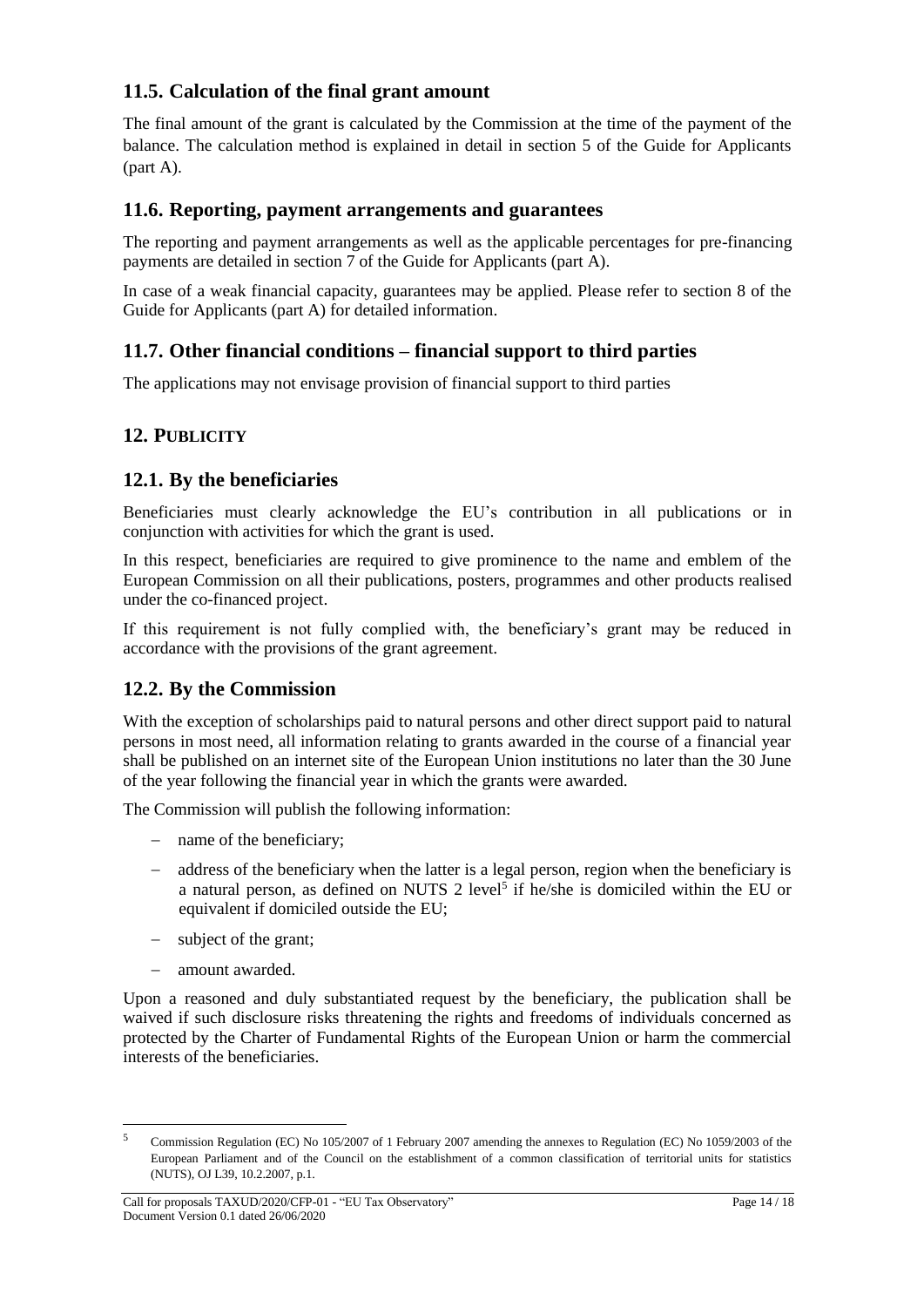## <span id="page-14-0"></span>**13. PROCESSING OF PERSONAL DATA**

The reply to any call for proposals involves the recording and processing of personal data (such as name, address and CV). Such data will be processed pursuant to Regulation (EC) No 45/2001 on the protection of individuals with regard to the processing of personal data by the Community institutions and bodies and on the free movement of such data. Unless indicated otherwise, the questions and any personal data requested that are required to evaluate the application in accordance with the call for proposal will be processed solely for that purpose by unit TAXUD-D.4 - Economic analysis, evaluation & impact assessment support.

Personal data may be registered in the Early Detection and Exclusion System by the Commission, should the beneficiary be in one of the situations mentioned in Articles 136 and 141 of Regulation (EU, Euratom) 2018/1046<sup>6</sup>. For more information see the Privacy Statement on:

[https://ec.europa.eu/info/data-protection-public-procurement-procedures\\_en.](https://ec.europa.eu/info/data-protection-public-procurement-procedures_en)

#### <span id="page-14-1"></span>**14. PROCEDURE FOR THE SUBMISSION OF PROPOSALS**

Proposals must be submitted by the deadline set out under section 3, i.e. not later than

#### **2 October 2020**

No modification to the application is allowed once the deadline for submission has elapsed. However, if there is a need to clarify certain aspects or to correct clerical mistakes, the Commission may contact the applicant during the evaluation process.

Applicants will be informed in writing about the results of the selection process.

Application forms are available at [https://ec.europa.eu/taxation\\_customs/calls-tenders-grants](https://ec.europa.eu/taxation_customs/calls-tenders-grants-calls-expression-interest/TAXUD/2020/CFP-01-eu-tax-observatory_en)[calls-expression-interest/TAXUD/2020/CFP-01-eu-tax-observatory\\_en.](https://ec.europa.eu/taxation_customs/calls-tenders-grants-calls-expression-interest/TAXUD/2020/CFP-01-eu-tax-observatory_en)

Applications must be accompanied by a cover letter duly signed by the authorised representative of the applicant organisation and submitted using the correct forms and templates, duly completed and dated. They must be submitted in three (3) copies (one original clearly identified as such, plus two (2) copies) and signed by the person authorised to enter into legally binding commitments on behalf of the applicant organisation.

Where applicable, all additional information considered necessary by the applicant can be included on separate sheets.

#### **Applications must be sent to the following address (post or express courier service):**

European Commission

Call for proposals TAXUD/2020/CFP-01 – not to be opened by the central mail services Taxation and Customs Union Directorate-General Unit E.1 – Finances and HR business correspondent Office address J-79 05/033 1049 Brussels Belgium

Evidence of posting or express courier deposit slips should be kept as proof of timely submission (registered post: postmark/courier service: deposit slip)

l

<sup>6</sup> <https://eur-lex.europa.eu/legal-content/EN/TXT/?uri=CELEX%3A32018R1046>

Call for proposals TAXUD/2020/CFP-01 - "EU Tax Observatory" Page 15 / 18 Document Version 0.1 dated 26/06/2020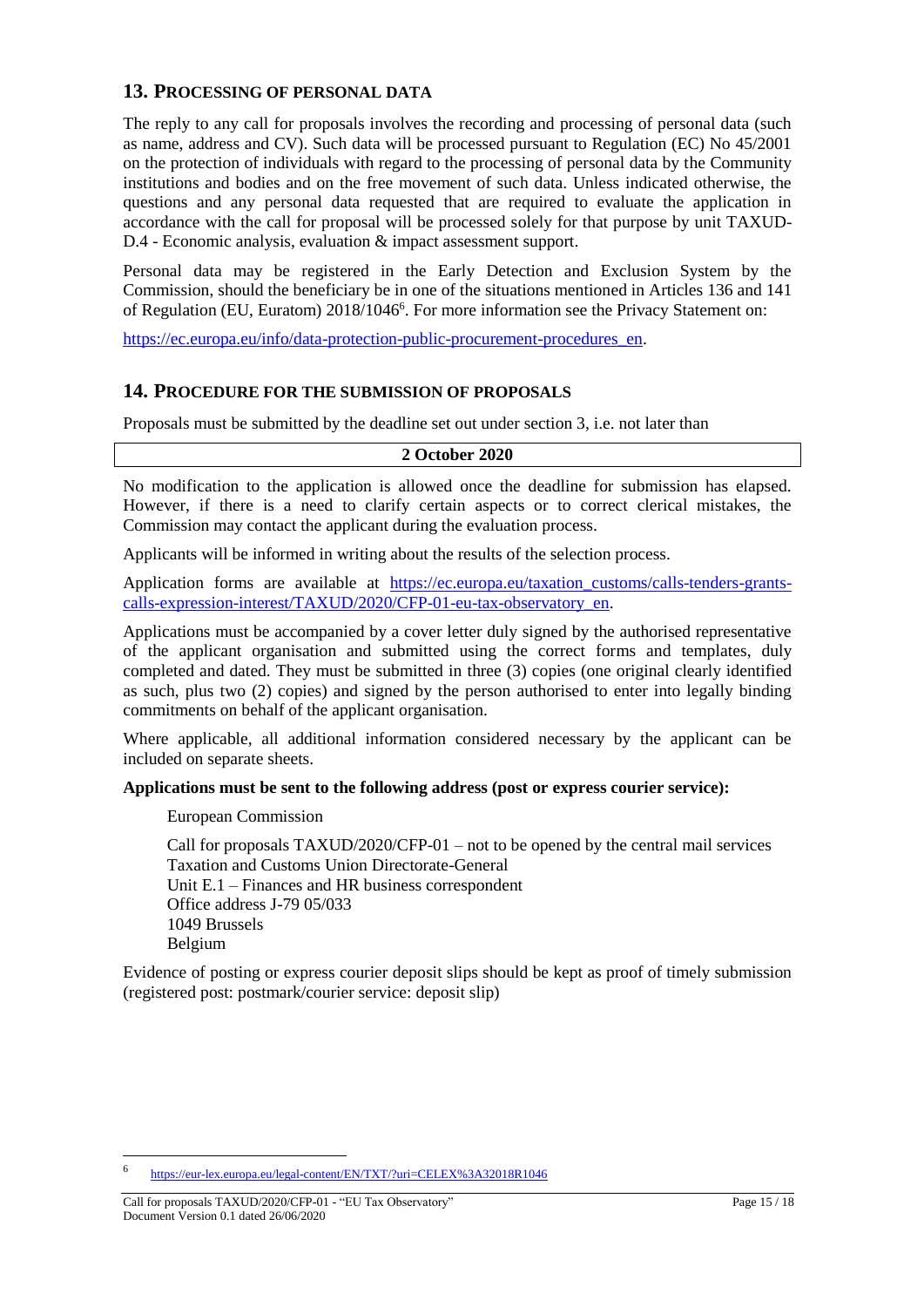**Hand delivered proposals** must be received by the European Commission by 4 p.m. (Brussels time) of the date indicated in section 3 at the following address:

European Commission Service central de réception du courrier

Call for proposals TAXUD/2020/CFP-01 – not to be opened by the central mail services TAXUD-E.1 Avenue du Bourget, 1 1140 Evere Belgium

**Important notice:** Applications must be clearly marked with the information "Call for proposals TAXUD/2020/CFP-01 – not to be opened by the central mail services".

Applications received by fax or e-mail will not be accepted.

# <span id="page-15-0"></span>**15. CONTACTS**

Any question related to this call for proposals must be sent exclusively by e-mail to: [EU-TAX-OBSERVATORY@ec.europa.eu.](mailto:EU-TAX-OBSERVATORY@ec.europa.eu) A list of answers to all questions will regularly be published on the web-site of this call for proposals.

In order to ensure a rapid response to requests for information, applicants are invited to send their queries, wherever possible, in English.

# <span id="page-15-1"></span>**16. LIST OF ANNEXES**

Annexes to the call for proposals:

- Guide for applicants
- Submission form
- Budget forms
- Model declaration on honour
- Model grant agreement
- Model description of the action
- Legal entity form
- Financial identification form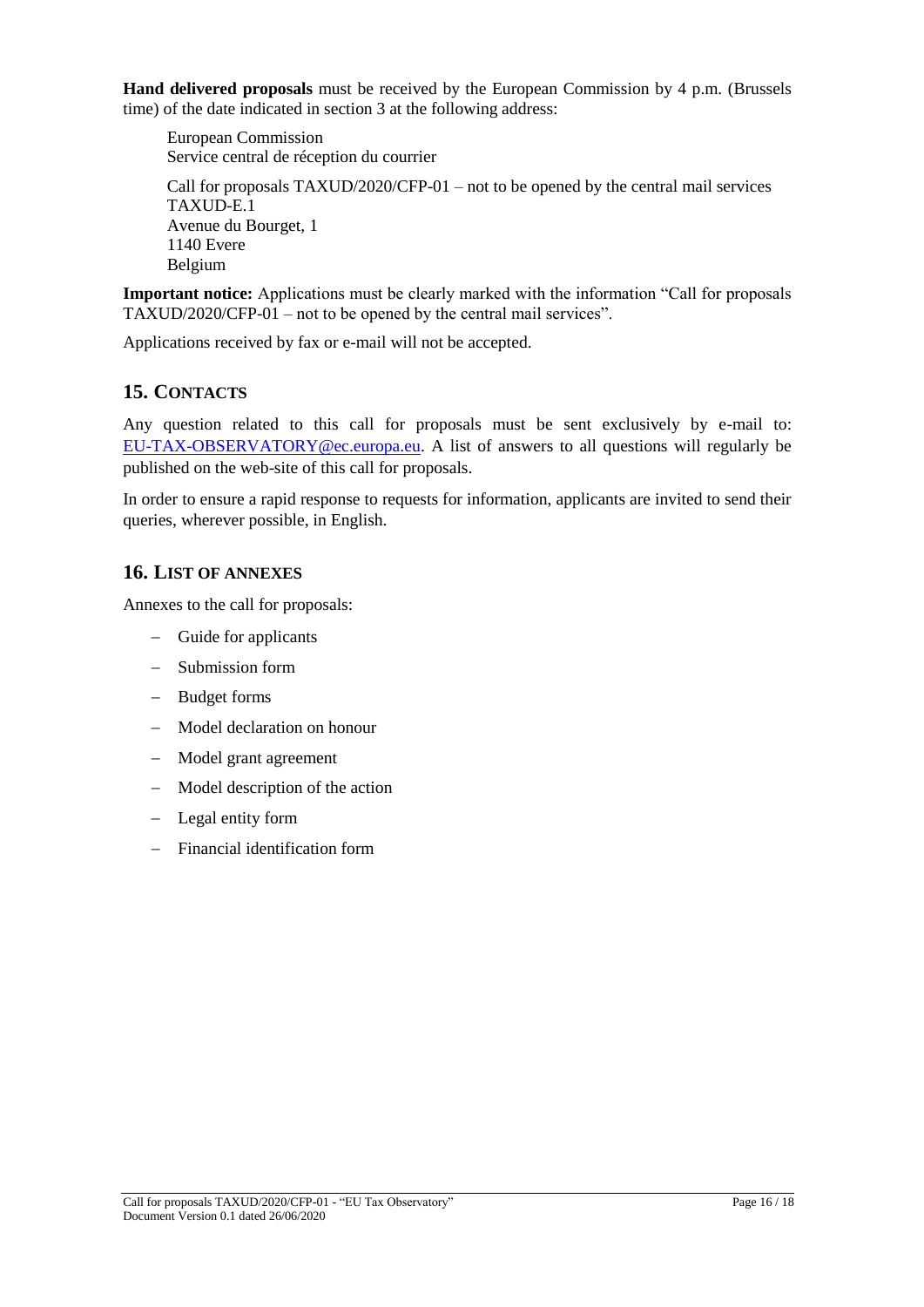### <span id="page-16-0"></span>**APPENDIX – TOPICS FOR RESEARCH/POLICY PAPERS**

- 1. What role can European civil society have to enhance the debate on fair taxation, transparency and social justice?
- 2. The link between tax fraud, evasion, avoidance, and growing inequalities in the EU.
- 3. A possible definition of a fair tax system based on the distributive and re-distributive functions of taxation;
- 4. A quantification of the cost of tax avoidance by companies in the EU and a discussion of the current models of quantification (Zucman, Alvarez-Martinez, etc.).
- 5. A quantification of the cost of tax evasion by individuals through golden visas (by country providing golden visas).
- 6. An analysis of the most costly tax fraud schemes (e.g. cum-ex) and proposals on how to prevent them.
- 7. An analysis of the most problematic tax regimes in the EU that may be used for tax avoidance purposes (dual residence regimes, full imputation systems, amortisation of intellectual property, absence of withholding taxes, NID without proper anti-abuse measures, etc.) and proposals to prevent tax avoidance from occurring through those regimes.
- 8. Analysis of the remaining possibilities for individuals to evade tax, taking into account present transparency requirements (i.e. those stemming from the Directive on Administrative Cooperation). Proposals to improve the fight against tax evasion by individuals through increased transparency requirements (notably issue of registration of property).
- 9. Free zones/free ports in the EU and its vicinity risks and opportunities.
- 10. Tax gap estimations on personal income tax (PIT): overview of current models to measure tax gap on PIT, current models to explain main drivers of the personal income tax gap, overview of implementations of such tax gap models across jurisdictions.
- 11. Corporate taxation and evolution of digital companies in the single market.
- 12. Evasion and avoidance schemes related to Customs procedure 4200 (i.e., intra-Community supply with import VAT deferment) and undervaluation. Recommendations on how to counter these types of fraud.
- 13. Detecting new types of fraud schemes (new patterns, new commodities used such as, for example, cryptocurrencies, new routes, etc.). New risks happening in relation to the withdrawal of the UK from the EU (in particular the IE/NI Protocol) as of the end of the transition period; impact of the free-ports created in the UK. New patterns of fraud linked to the (post) Covid-crisis.
- 14. Mini One Stop Shop (MOSS/OSS) related evasion and avoidance schemes. Recommendations on how to counter these types of fraud.
- 15. Loopholes in the VAT legislation used by traders to evade paying taxes or used for fraudulent activities (exemptions for boats, aircraft, etc.) – private use versus economic use. How can the VAT legislation be simplified in order to support compliance and make it more fraud proof?
- 16. Cross-border dimension of fraud: Exchange of information and administrative cooperation between the national tax authorities. Data analytics and use of nationally available data together with information received from other states. Fraud in relation to VAT refunds.
- 17. "Missing trader" fraud: detecting potential missing traders and ensuring collection of VAT. Improving the registration and deregistration processes to fight this type of fraud.
- 18. The winner takes it all: the race for foreign investment and taxable bases. Tax competition or competitive taxation?
- 19. Assessing the impact on tax compliance of introducing real-time reporting systems for VAT obligations in different Member States (including the impact of false invoicing) – efficiency of this measure in relation to reducing the VAT gap and raising VAT revenues.
- 20. Estimation of alcohol fraud in the EU and the scale of home distillation.